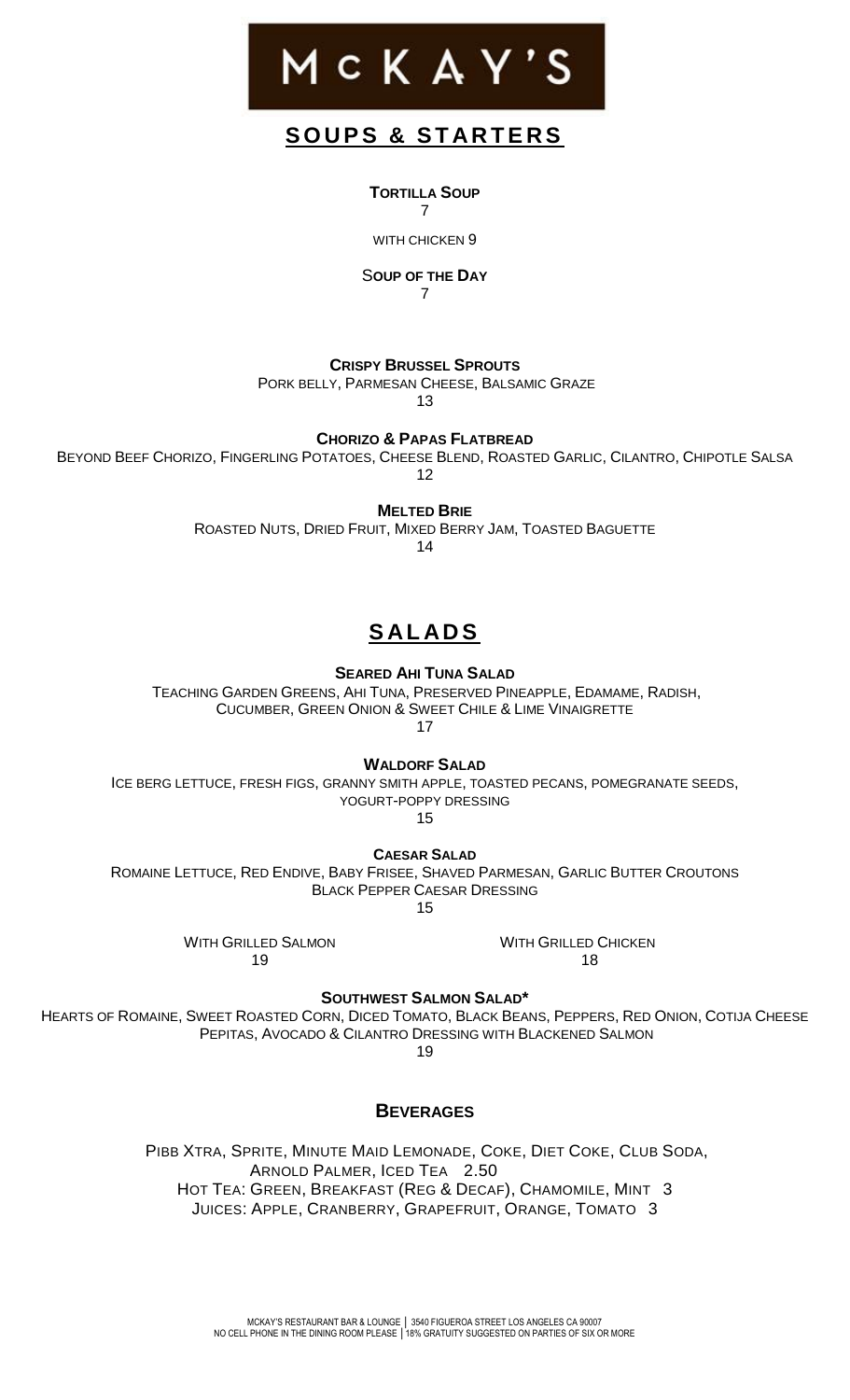

## **B U R G E R S & S AN D W I C H E S**

C H O I C E O F : FRIE S, S W E E T P O T A T O FRIE S , OR MIXED GREEN SALAD

**MCKAY'S BURGER**

MILD CHEDDAR CHEESE, BIB LETTUCE, SLICED RED ONION, PICKLES CHIPS, TOMATO, AND 1000 ISLAND DRESSING, ON SESAME BRIOCHE

15

**GRILLED CHICKEN CLUB**

MARINATED CHICKEN BREAST, AVOCADO AIOLI, APPLE WOOD SMOKED BACON, PROVOLONE, LETTUCE, TOMATO ON TOASTED SOURDOUGH

15

**MONTE CRISTO**

THICK CUT BRIOCHE, SHAVED BLACK FOREST HAM, SHAVED TURKEY, GRUYERE CHEESE, CRÈME ANGLAISE LINGONBERRY JAM, POWDERED SUGAR

16

**HICKORY SMOKED BRISKET SANDWICH**

COLE SLAW, FRIED ONIONS, PICKLES & KANSAS CITY BARBEQUE SAUCE ON ENGLISH MUFFIN 16

**AVOCADO TARTINE**

DEMI BAGUETTE, BURRATA CHEESE, HEIRLOOM TOMATOES, ONION SPROUTS, VADOUVAN GRANOLA 15

## **E N T R E E S**

**8 OZ. N.Y. STEAK FRITES**

BORDELAISE SAUCE, CHEFS BLEND MUSHROOMS, HERBED FRIES 28

**ROASTED MARY'S CHICKEN**

FINGERLINGS, BEETS, TOY BOX SQUASH, HERBED JOUS 24

**HALIBUT & RISOTTO**

WILD MUSHROOM RISOTTO, HARICOT-VERTS, CARROT HARISSA PUREE 26

**BUCATINI**

BUCATINI PASTA, LEMON ZEST, UMAMI PASTE, ROASTED TOMATOES, BASIL

18

ADD: CHICKEN \$3 SHRIMP \$6

**CLASSIC FISH & CHIPS**

BEER BATTERED COD, TARTAR SAUCE, WEDGE FRIES, MALT VINEGAR

18

**DUCK & WAFFLE**

DUCK CONFIT, DUCK PROSCIUTTO, BEET PUREE, SUNNY SIDE UP EGG. BOURBON MAPLE SYRUP 26

> MCKAY'S RESTAURANT BAR & LOUNGE │ 3540 FIGUEROA STREET LOS ANGELES CA 90007 NO CELL PHONE IN THE DINING ROOM PLEASE │18% GRATUITY SUGGESTED ON PARTIES OF SIX OR MORE

\*CAN BE PREPARED GLUTEN FREE